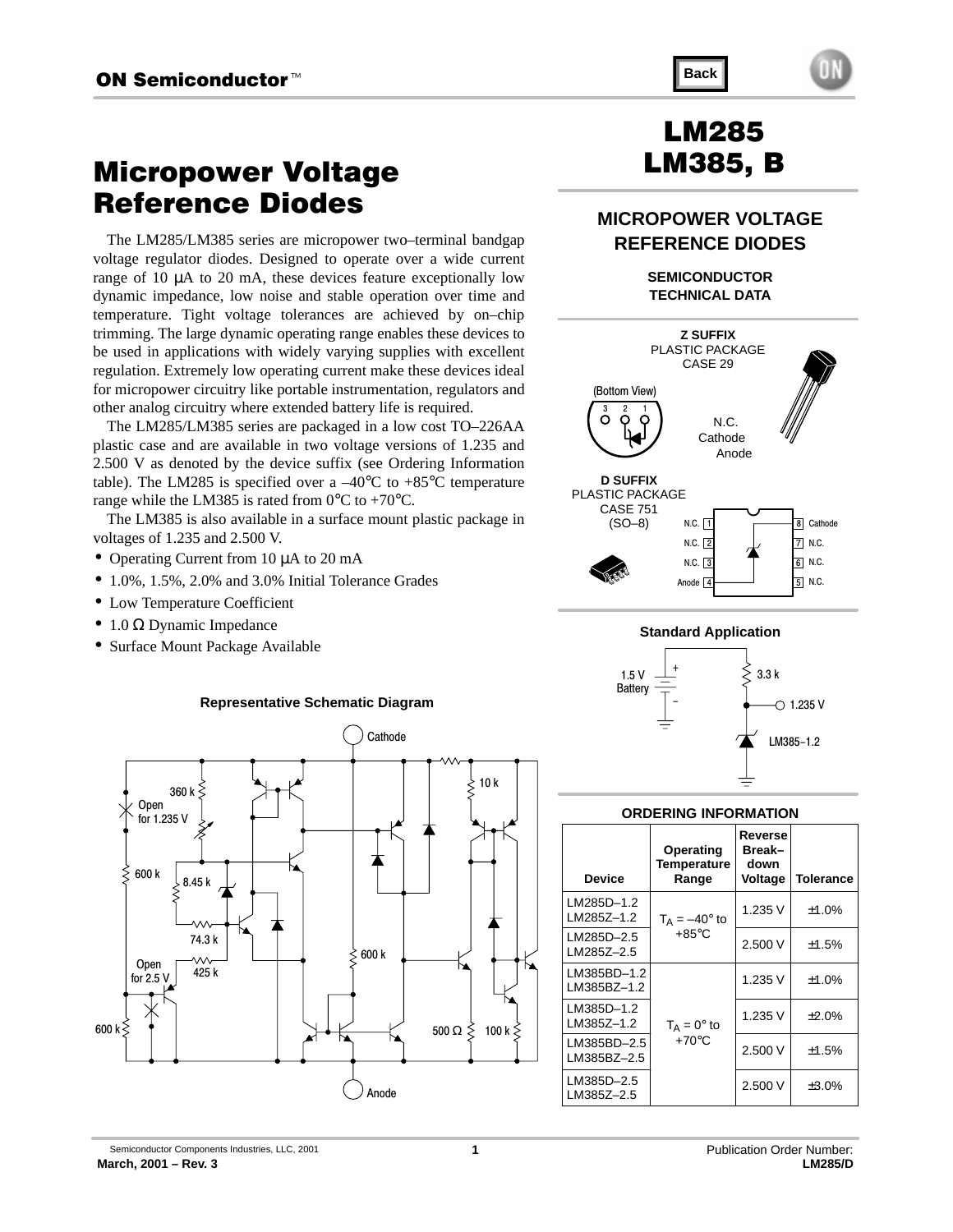### **MAXIMUM RATINGS**  $(T_A = 25^\circ \text{C}, \text{ unless otherwise noted})$

| Rating                                                       | Symbol                      | Value                        | Unit         |
|--------------------------------------------------------------|-----------------------------|------------------------------|--------------|
| <b>Reverse Current</b>                                       | ΙŖ                          | 30                           | mA           |
| <b>Forward Current</b>                                       | ΙF                          | 10                           | mA           |
| <b>Operating Ambient Temperature Range</b><br>LM285<br>LM385 | $T_A$                       | $-40$ to $+85$<br>0 to $+70$ | $^{\circ}$ C |
| <b>Operating Junction Temperature</b>                        | Т.,                         | $+150$                       | °C           |
| Storage Temperature Range                                    | $\mathsf{T}_{\mathsf{stg}}$ | $-65$ to $+150$              | $^{\circ}C$  |

### **ELECTRICAL CHARACTERISTICS** (T<sub>A</sub> = 25°C, unless otherwise noted)

|                                                                                                                                                                                                                                    |                            | LM285-1.2      |       | LM385-1.2/LM385B-1.2   |                                  |                            |                                  |             |
|------------------------------------------------------------------------------------------------------------------------------------------------------------------------------------------------------------------------------------|----------------------------|----------------|-------|------------------------|----------------------------------|----------------------------|----------------------------------|-------------|
| <b>Characteristic</b>                                                                                                                                                                                                              | Symbol                     | Min            | Typ   | Max                    | Min                              | Typ                        | Max                              | Unit        |
| Reverse Breakdown Voltage ( $I_{\rm Rmin} \le I_{\rm R} \le 20$ mA)<br>LM285-1.2/LM385B-1.2<br>$T_A = T_{low}$ to $T_{high}$ (Note 1)<br>LM385-1.2<br>$T_A = T_{low}$ to $T_{high}$ (Note 1)                                       | $V_{(BR)R}$                | 1.223<br>1.200 | 1.235 | 1.247<br>1.270         | 1.223<br>1.210<br>1.205<br>1.192 | 1.235<br>1.235<br>$\equiv$ | 1.247<br>1.260<br>1.260<br>1.273 | $\vee$      |
| Minimum Operating Current<br>$T_A = 25^{\circ}C$<br>$T_A = T_{low}$ to $T_{high}$ (Note 1)                                                                                                                                         | $I_{Rmin}$                 |                | 8.0   | 10<br>20               | $\overline{\phantom{0}}$         | 8.0                        | 15<br>20                         | μA          |
| Reverse Breakdown Voltage Change with Current<br>$I_{Rmin} \le I_R \le 1.0$ mA, $T_A = +25$ °C<br>$T_A = T_{low}$ to $T_{high}$ (Note 1)<br>1.0 mA $\leq l_R \leq 20$ mA, $T_A = +25$ °C<br>$T_A = T_{low}$ to $T_{high}$ (Note 1) | $\Delta V_{(BR)R}$         |                |       | 1.0<br>1.5<br>10<br>20 |                                  |                            | 1.0<br>1.5<br>20<br>25           | mV          |
| Reverse Dynamic Impedance<br>$I_R = 100 \mu A$ , $T_A = +25^{\circ}C$                                                                                                                                                              | Z                          |                | 0.6   |                        |                                  | 0.6                        |                                  | W           |
| Average Temperature Coefficient<br>10 $\mu$ A $\leq$ I <sub>R</sub> $\leq$ 20 mA, T <sub>A</sub> = T <sub>low</sub> to T <sub>high</sub> (Note 1)                                                                                  | $\Delta V_{(BR)}/\Delta T$ |                | 80    |                        |                                  | 80                         |                                  | ppm/°C      |
| Wideband Noise (RMS)<br>$I_R$ = 100 µA, 10 Hz $\le f \le 10$ kHz                                                                                                                                                                   | n                          |                | 60    |                        |                                  | 60                         |                                  | μV          |
| Long Term Stability<br>$I_R = 100 \mu A$ , $T_A = +25^{\circ}C \pm 0.1^{\circ}C$                                                                                                                                                   | S                          |                | 20    |                        |                                  | 20                         |                                  | ppm/<br>kHR |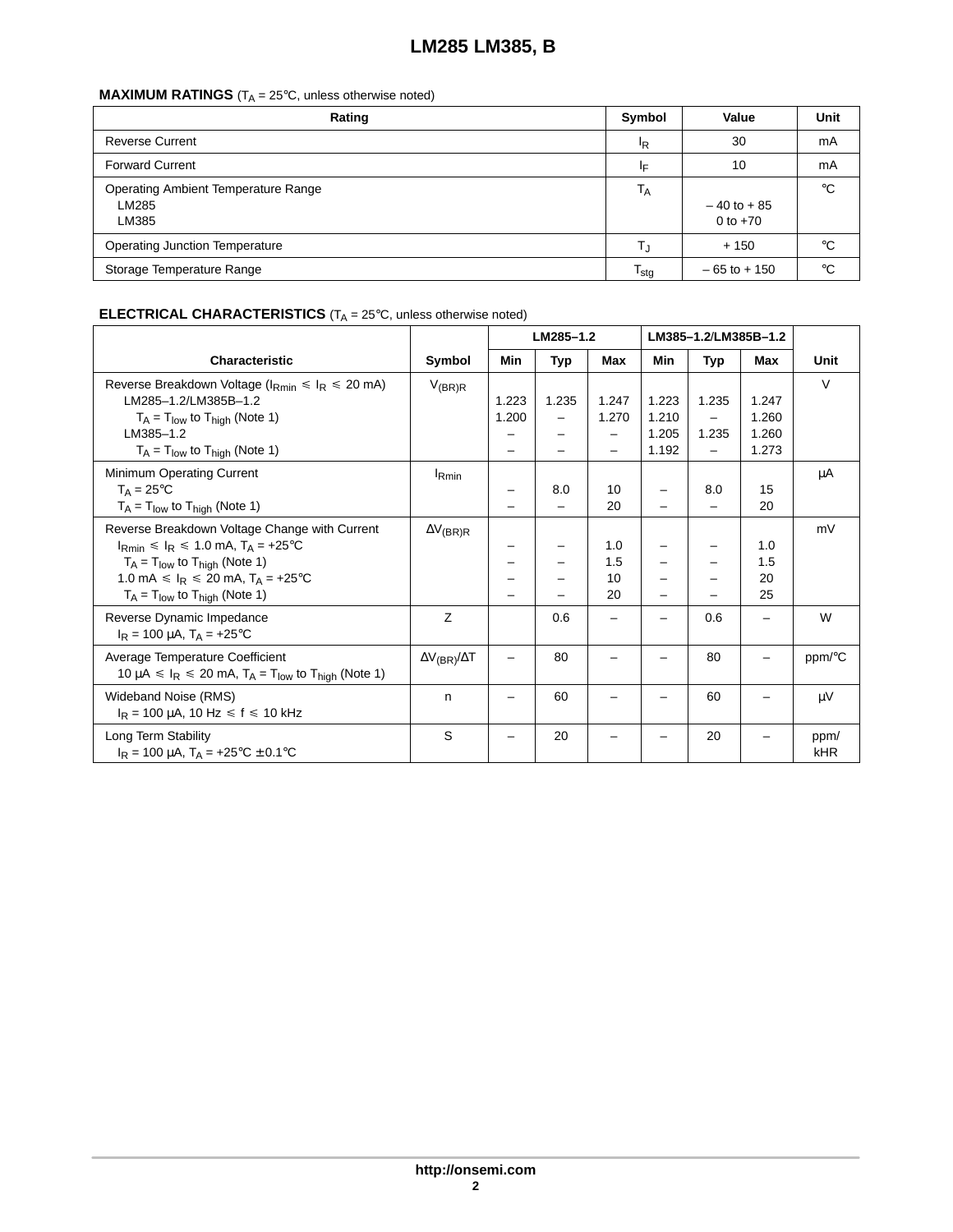|                                                           |                 | LM285-2.5 |     | LM385-2.5/LM385B-2.5 |       |                          |       |      |
|-----------------------------------------------------------|-----------------|-----------|-----|----------------------|-------|--------------------------|-------|------|
| <b>Characteristic</b>                                     | <b>Symbol</b>   | Min       | Typ | Max                  | Min   | Typ                      | Max   | Unit |
| Reverse Breakdown Voltage ( $I_{Rmin} \le I_R \le 20$ mA) | $V_{(\sf BR)R}$ |           |     |                      |       |                          |       | V    |
| LM285-2.5/LM385B-2.5                                      |                 | 2.462     | 2.5 | 2.538                | 2.462 | 2.5                      | 2.538 |      |
| $T_A = T_{low}$ to $T_{high}$ (Note 1)                    |                 | 2.415     | -   | 2.585                | 2.436 | $\overline{\phantom{0}}$ | 2.564 |      |
| MOOE OF                                                   |                 |           |     |                      | 0.105 | ົ                        | 2.575 |      |

#### **ELECTRICAL CHARACTERISTICS** (T<sub>A</sub> = 25°C, unless otherwise noted)

| Reverse Breakdown Voltage ( $I_{Rmin} \le I_R \le 20$ mA)                                                      | $V_{(BR)R}$                |       |                          |       |       |                          |       | $\vee$ |
|----------------------------------------------------------------------------------------------------------------|----------------------------|-------|--------------------------|-------|-------|--------------------------|-------|--------|
| LM285-2.5/LM385B-2.5                                                                                           |                            | 2.462 | 2.5                      | 2.538 | 2.462 | 2.5                      | 2.538 |        |
| $T_A = T_{low}$ to $T_{high}$ (Note 1)                                                                         |                            | 2.415 | $\overline{\phantom{0}}$ | 2.585 | 2.436 | -                        | 2.564 |        |
| LM385-2.5                                                                                                      |                            |       |                          |       | 2.425 | 2.5                      | 2.575 |        |
| $T_A = T_{low}$ to $T_{high}$ (Note 1)                                                                         |                            |       |                          |       | 2.400 | $\overline{\phantom{0}}$ | 2.600 |        |
| Minimum Operating Current                                                                                      | <sup>I</sup> Rmin          |       |                          |       |       |                          |       | μA     |
| $T_A = 25$ °C                                                                                                  |                            |       | 13                       | 20    |       | 13                       | 20    |        |
| $T_A = T_{low}$ to $T_{high}$ (Note 1)                                                                         |                            |       |                          | 30    |       |                          | 30    |        |
| Reverse Breakdown Voltage Change with Current                                                                  | $\Delta V_{\sf (BR)R}$     |       |                          |       |       |                          |       | mV     |
| $I_{Rmin} \le I_R \le 1.0$ mA, $T_A = +25$ °C                                                                  |                            |       |                          | 1.0   |       |                          | 2.0   |        |
| $T_A = T_{low}$ to $T_{high}$ (Note 1)                                                                         |                            |       |                          | 1.5   |       |                          | 2.5   |        |
| 1.0 mA $\leq l_R \leq 20$ mA, $T_A = +25$ °C                                                                   |                            |       |                          | 10    |       |                          | 20    |        |
| $T_A = T_{low}$ to $T_{high}$ (Note 1)                                                                         |                            |       |                          | 20    |       |                          | 25    |        |
| Reverse Dynamic Impedance                                                                                      | Z                          |       | 0.6                      |       |       | 0.6                      |       | W      |
| $I_R = 100 \mu A$ , $T_A = +25^{\circ}C$                                                                       |                            |       |                          |       |       |                          |       |        |
| Average Temperature Coefficient                                                                                | $\Delta V_{(BR)}/\Delta T$ |       | 80                       |       |       | 80                       |       | ppm/°C |
| 20 $\mu$ A $\leq$ I <sub>R</sub> $\leq$ 20 mA, T <sub>A</sub> = T <sub>low</sub> to T <sub>high</sub> (Note 1) |                            |       |                          |       |       |                          |       |        |
| Wideband Noise (RMS)                                                                                           | n                          |       | 120                      |       |       | 120                      |       | μV     |
| $I_R$ = 100 µA, 10 Hz $\le f \le 10$ kHz                                                                       |                            |       |                          |       |       |                          |       |        |
| Long Term Stability                                                                                            | S                          |       | 20                       |       |       | 20                       |       | ppm/   |
| $I_R = 100 \mu A$ , $T_A = +25^{\circ}C \pm 0.1^{\circ}C$                                                      |                            |       |                          |       |       |                          |       | kHR    |

**NOTES:** 1.  $T_{low} = -40^{\circ}$ C for LM285–1.2, LM285–2.5<br>= 0°C for LM385–1.2, LM385B–1.2, LM385–2.5, LM385B–2.5

 $T_{\text{high}} = +85^{\circ}\text{C}$  for LM285–1.2, LM285–2.5<br>= +70°C for LM385–1.2, LM385B–1.2, LM385–2.5, LM385B–2.5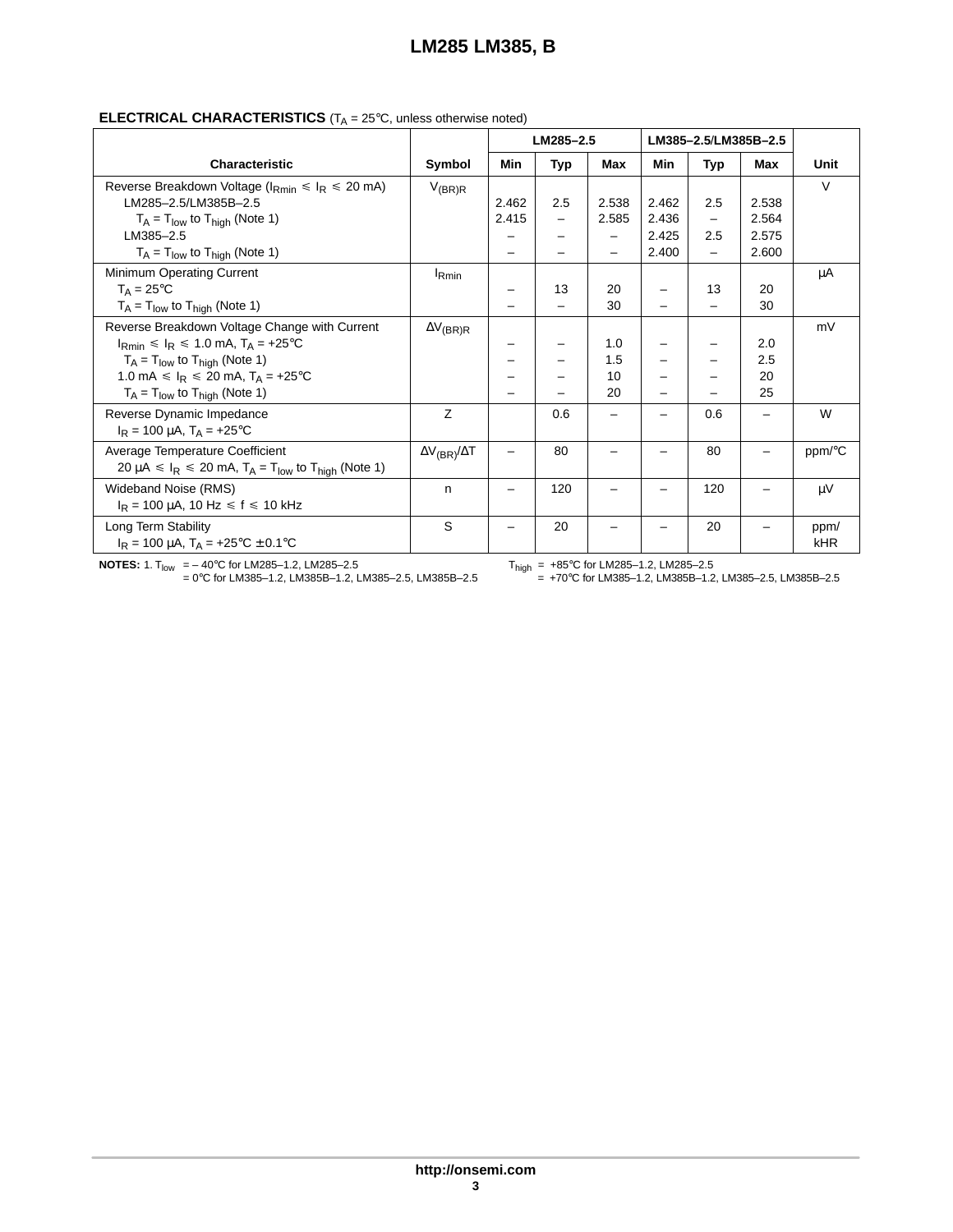#### **TYPICAL PERFORMANCE CURVES FOR LM285–1.2**/**385–1.2**/**385B–1.2**

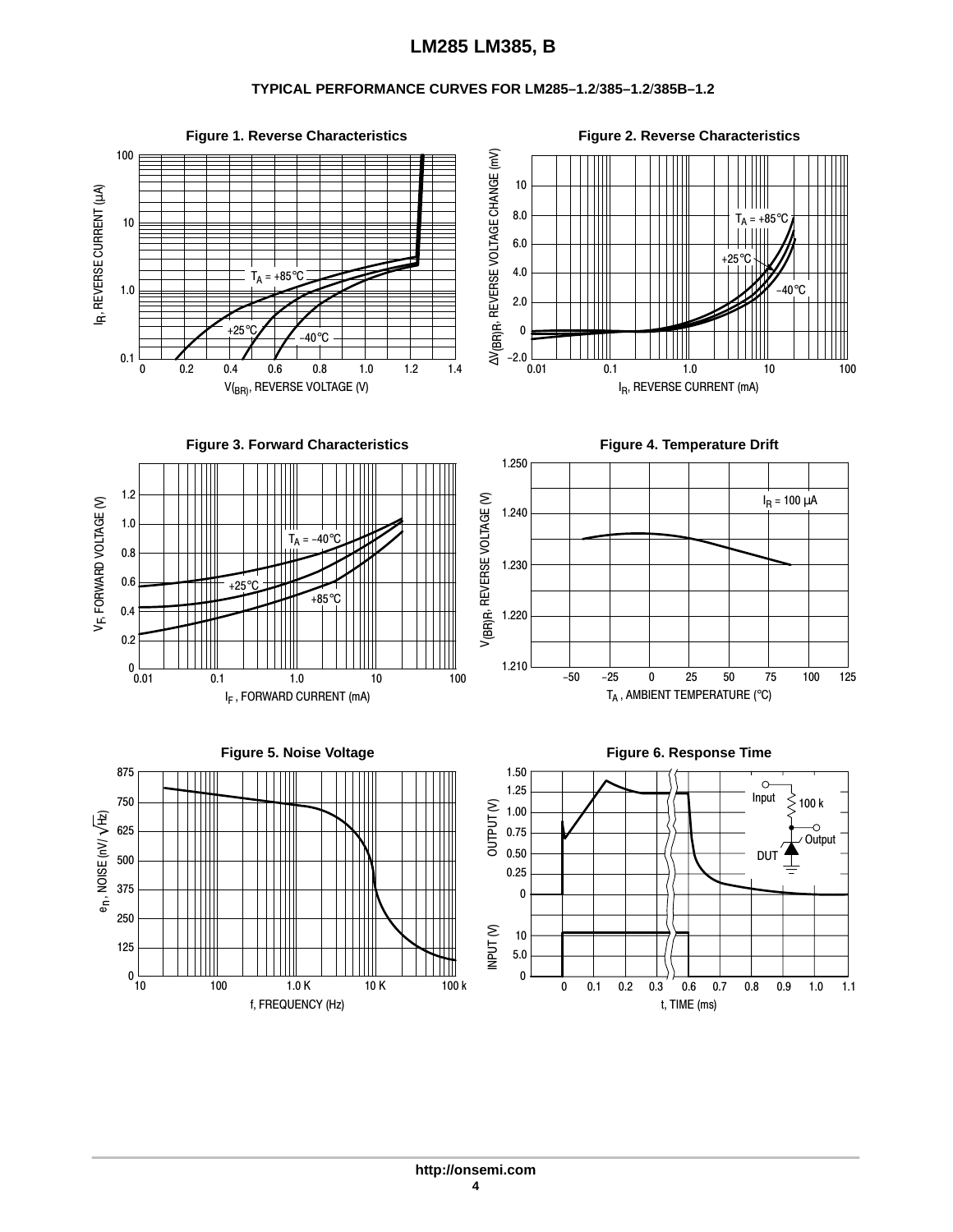#### **TYPICAL PERFORMANCE CURVES FOR LM285–2.5**/**385–2.5**/**385B–2.5**

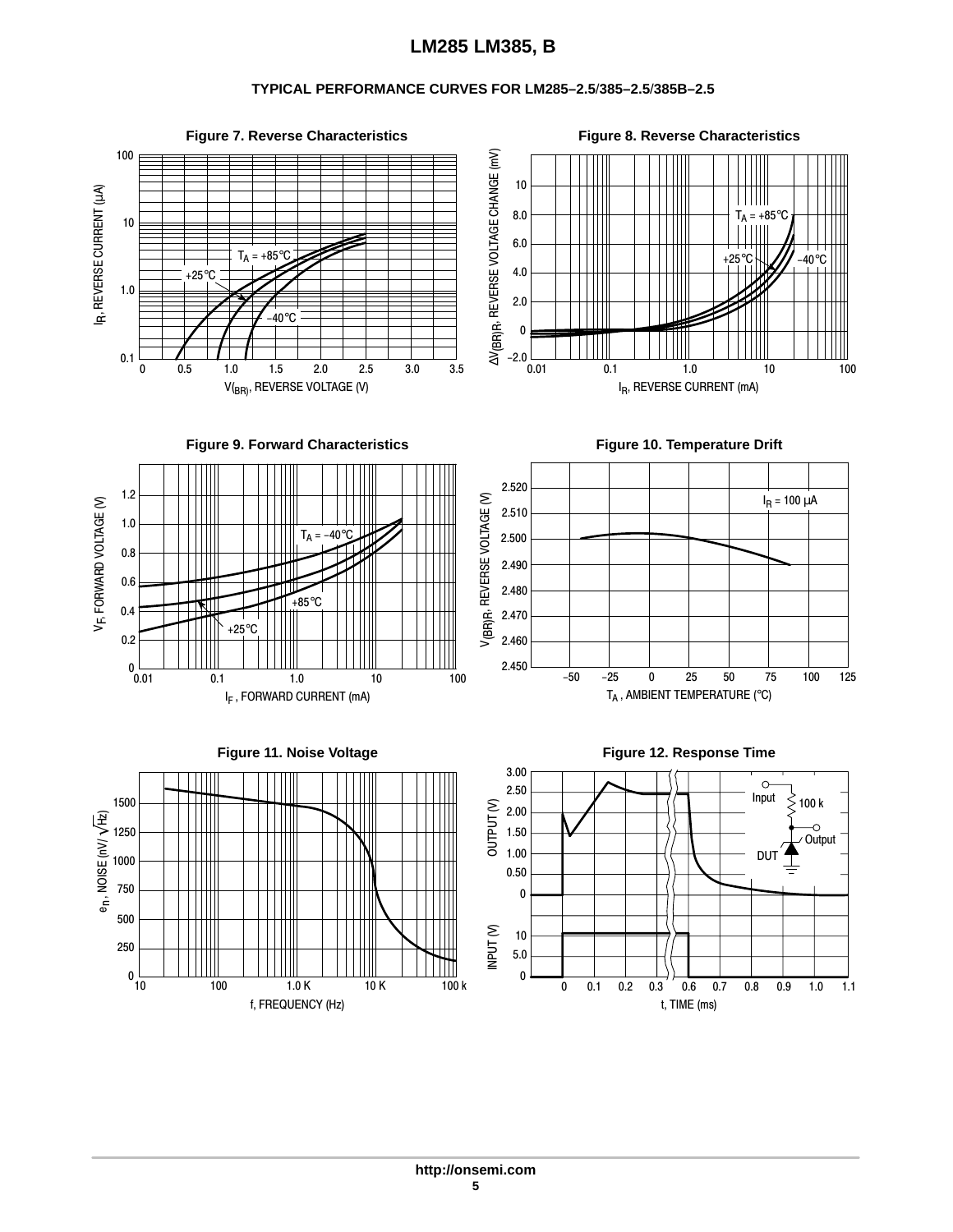#### **PACKAGE DIMENSIONS**

**Z SUFFIX** PLASTIC PACKAGE CASE 29–11 ISSUE AL





NOTES:

1. DIMENSIONING AND TOLERANCING PER ANSI

Y14.5M, 1982. 2. CONTROLLING DIMENSION: INCH. 3. CONTOUR OF PACKAGE BEYOND DIMENSION R IS UNCONTROLLED.

4. LEAD DIMENSION IS UNCONTROLLED IN P AND BEYOND DIMENSION K MINIMUM.

| Ш          |                    |            |            | <b>INCHES</b> |               | <b>MILLIMETERS</b> |
|------------|--------------------|------------|------------|---------------|---------------|--------------------|
| ĸ          |                    | <b>DIM</b> | <b>MIN</b> | <b>MAX</b>    | MIN           | <b>MAX</b>         |
|            |                    | А          | 0.175      | 0.205         | 4.45          | 5.20               |
| J          |                    | в          | 0.170      | 0.210         | 4.32          | 5.33               |
| U          |                    | c          | 0.125      | 0.165         | 3.18          | 4.19               |
|            |                    | D          | 0.016      | 0.021         | 0.407         | 0.533              |
| v<br>⋏     | D                  | G          | 0.045      | 0.055         | 1.15          | 1.39               |
| G          |                    | н          | 0.095      | 0.105         | 2.42          | 2.66               |
|            |                    | J          | 0.015      | 0.020         | 0.39          | 0.50               |
| н.         | u                  | κ          | 0.500      | $\frac{1}{2}$ | 12.70         | ---                |
| v          |                    |            | 0.250      | $---$         | 6.35          | $---$              |
|            |                    | N          | 0.080      | 0.105         | 2.04          | 2.66               |
|            | <b>SECTION X-X</b> | D          | $---$      | 0.100         | $\frac{1}{2}$ | 2.54               |
| -9-8-<br>N |                    | R          | 0.115      | $- - -$       | 2.93          | ---                |
|            |                    | v          | 0.135      | $---$         | 3.43          | ---                |

**D SUFFIX** PLASTIC PACKAGE CASE 751–07 (SO–8) ISSUE W



NOTES:

- 1. DIMENSIONING AND TOLERANCING PER ANSI Y14.5M, 1982.
- 2. CONTROLLING DIMENSION: MILLIMETER. 3. DIMENSION A AND B DO NOT INCLUDE MOLD
- PROTRUSION. 4. MAXIMUM MOLD PROTRUSION 0.15 (0.006) PER

SIDE. 5. DIMENSION D DOES NOT INCLUDE DAMBAR PROTRUSION. ALLOWABLE DAMBAR PROTRUSION SHALL BE 0.127 (0.005) TOTAL IN EXCESS OF THE D DIMENSION AT MAXIMUM MATERIAL CONDITION.

|     |              | <b>MILLIMETERS</b> |              | <b>INCHES</b> |
|-----|--------------|--------------------|--------------|---------------|
| DIM | MIN          | MAX                | <b>MIN</b>   | MAX           |
| A   | 4.80         | 5.00               | 0.189        | 0.197         |
| в   | 3.80         | 4.00               | 0.150        | 0.157         |
| C   | 1.35         | 1.75               | 0.053        | 0.069         |
| D   | 0.33         | 0.51               | 0.013        | 0.020         |
| G   |              | 1.27 BSC           |              | 0.050 BSC     |
| н   | 0.10         | 0.25               | 0.004        | 0.010         |
| J   | 0.19         | 0.25               | 0.007        | 0.010         |
| Κ   | 0.40         | 1.27               | 0.016        | 0.050         |
| M   | $\circ$<br>Λ | $\circ$<br>R       | $\circ$<br>n | $\circ$<br>R  |
| N   | 0.25         | 0.50               | 0.010        | 0.020         |
| S   | 5.80         | 6.20               | 0.228        | 0.244         |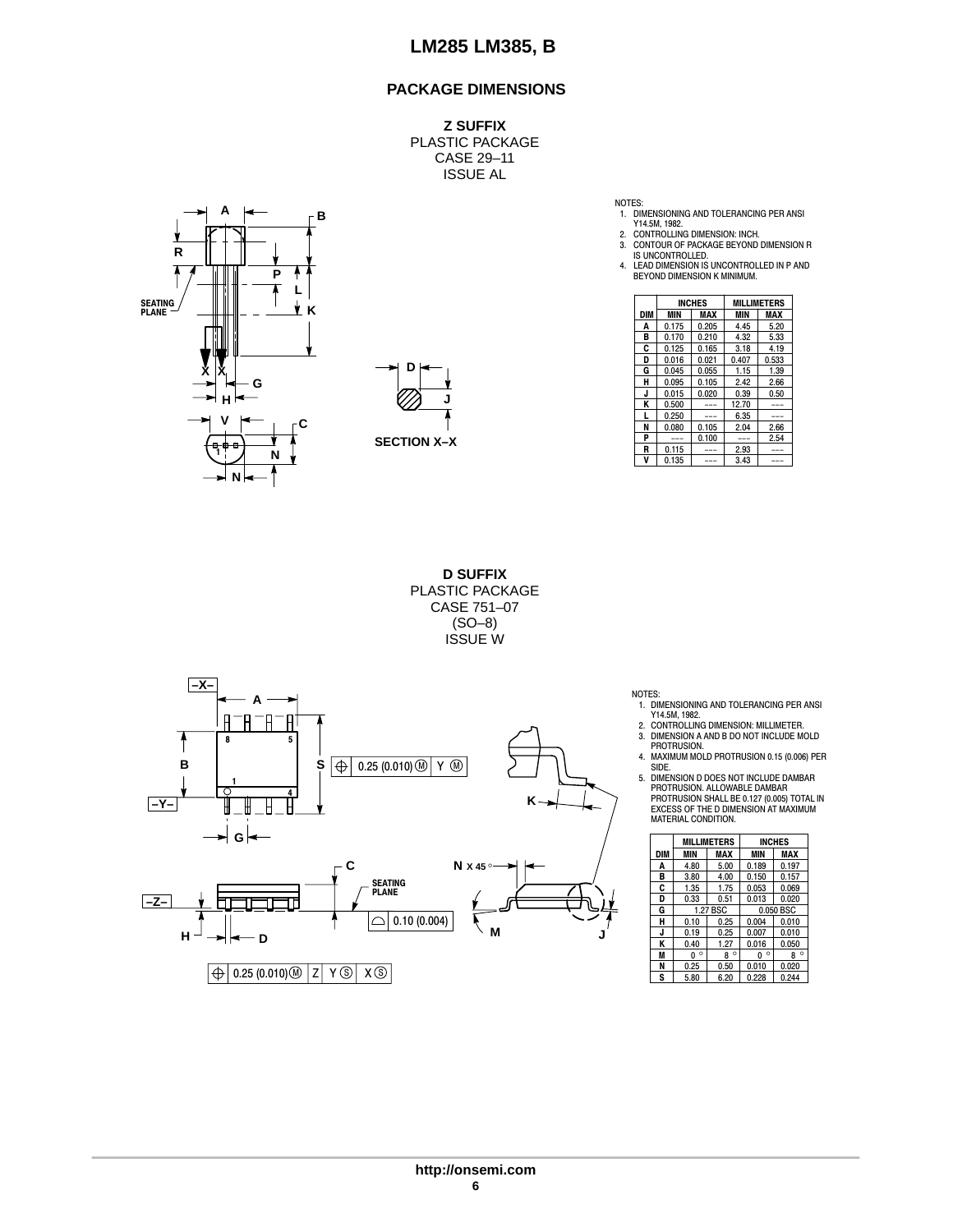# **Notes**